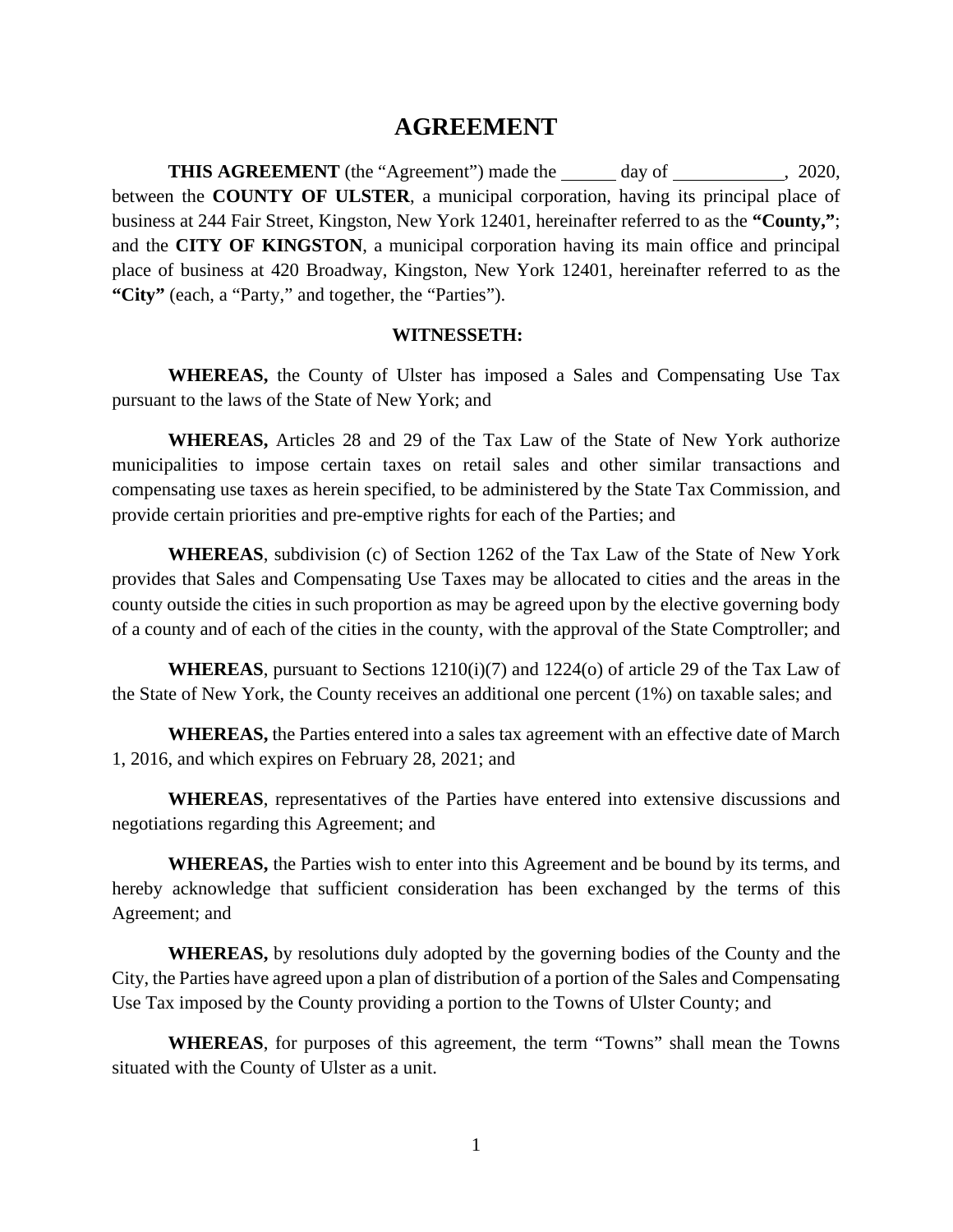**NOW, THEREFORE,** in consideration of the mutual covenants herein contained, the Parties hereto mutually covenant and agree as follows:

- 1. The County shall, effective March 1, 2021, continue to impose all taxes described in Articles 28 and 29 of the Tax Law of the State of New York, pursuant to Sections 1210 of said law, at a rate of 4% or any other rate(s) as may be authorized by the New York State Legislature during the term of this Agreement.
- 2. During the term of this Agreement, the City shall not impose any of the taxes authorized by Section 1210 of Tax Law of the State of New York as specified above in Paragraph Number 1 of this Agreement, nor shall the City exercise any "prior right" set forth in Section 1224 of the Tax Law of the State of New York.
- 3. The net proceeds of said taxes that the County imposes shall be allocated and disposed of as follows:

DURING THE PERIOD OF MARCH 1, 2021 THROUGH FEBRUARY 28, 2026:

- A. 85.5% of such monies shall be set aside for County purposes and shall be available for any legitimate County purpose.
- B. 11.5% of such monies shall be paid monthly directly to the City to be used by the City for any legitimate City purpose. The County shall pay such share of the monies to the City within seven (7) work days after receiving the same from the State Tax Commission.
- C. 3.0% of such monies shall be allocated monthly or otherwise as provided by law, to the area of the County outside of the City, to be distributed among the Towns therein, based upon full valuation.
- 4. For any sales tax period covered under this Agreement, should the Gross Sales Tax collected by Ulster County during a tax year exceed the high watermark of \$128,561,331 (2020 Budgeted Revenue), the County of Ulster and the City of Kingston agree to meet no later than May 1 of the following year to discuss the allocation of the amount in excess of \$128,561,331, to consider increasing the allocation of the excess to the Towns, subject to the approval of the Ulster County Legislature and City of Kingston Common Council.
- 5. This Agreement shall take effect on March 1, 2021 and continue in effect for a period of five years expiring on February 28, 2026.
- 6. This Agreement is subject to the approval of the State Comptroller of the State of New York.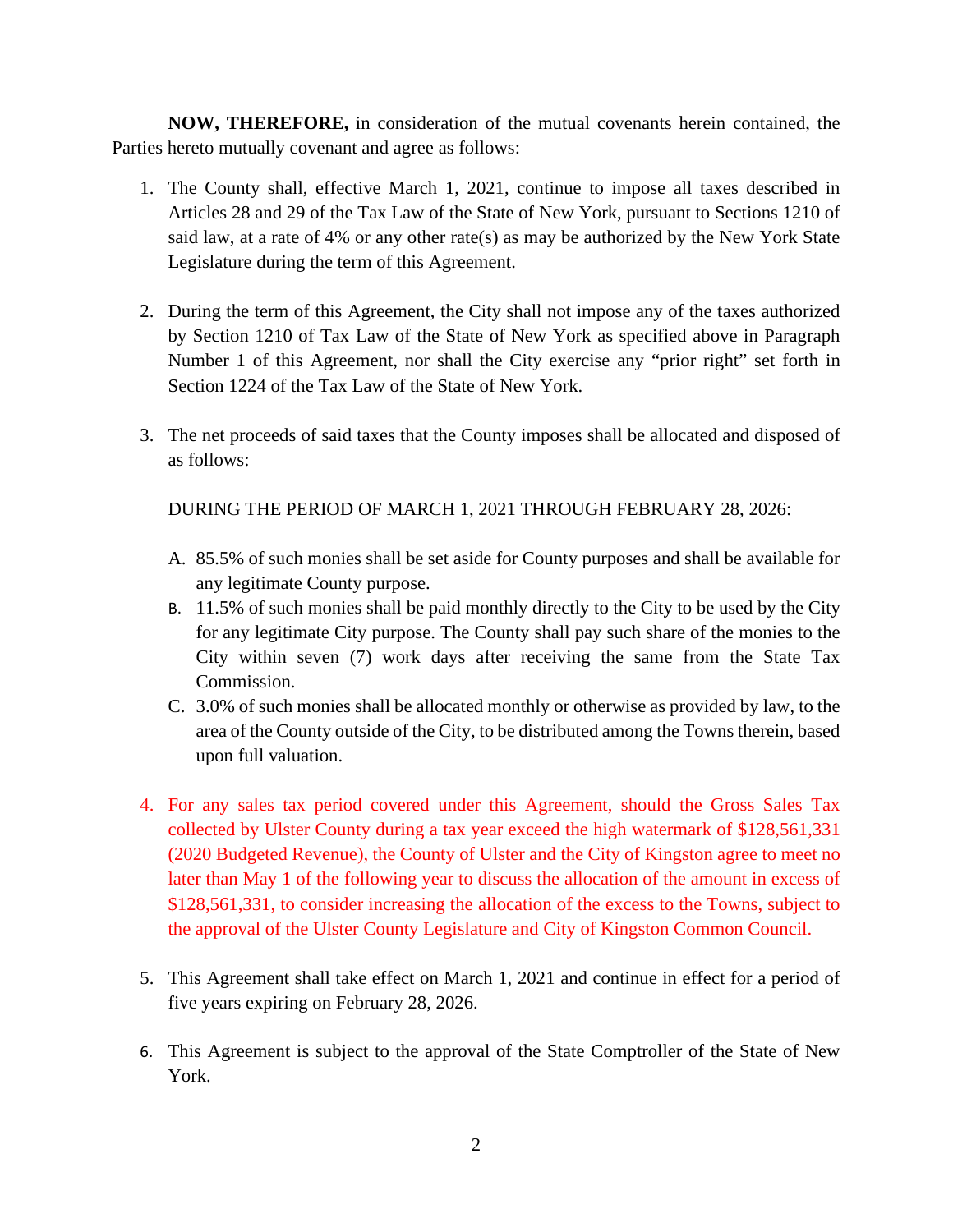**IN WITNESS WHEREOF,** the Parties have caused this Agreement to be executed by their duly authorized officers and their corporate seals affixed the date and year first above written.

## **COUNTY OF ULSTER**

 $By:$ 

 **DAVID B. DONALDSON,** Chairman *Ulster County Legislature* 

On this \_\_\_ day of \_\_\_\_\_\_, 2020, before me personally came David B. Donaldson, personally known to me or proved to me on the basis of satisfactory evidence to be the individual whose name is subscribed to the within instrument and acknowledged to me that he executed the same in his capacity, and by his signature on the instrument, the individual, or the person upon behalf of which the individual acted, executed the instrument.

NOTARY PUBLIC

\_\_\_\_\_\_\_\_\_\_\_\_\_\_\_\_\_\_\_\_\_\_\_\_\_\_\_\_\_\_\_\_\_\_